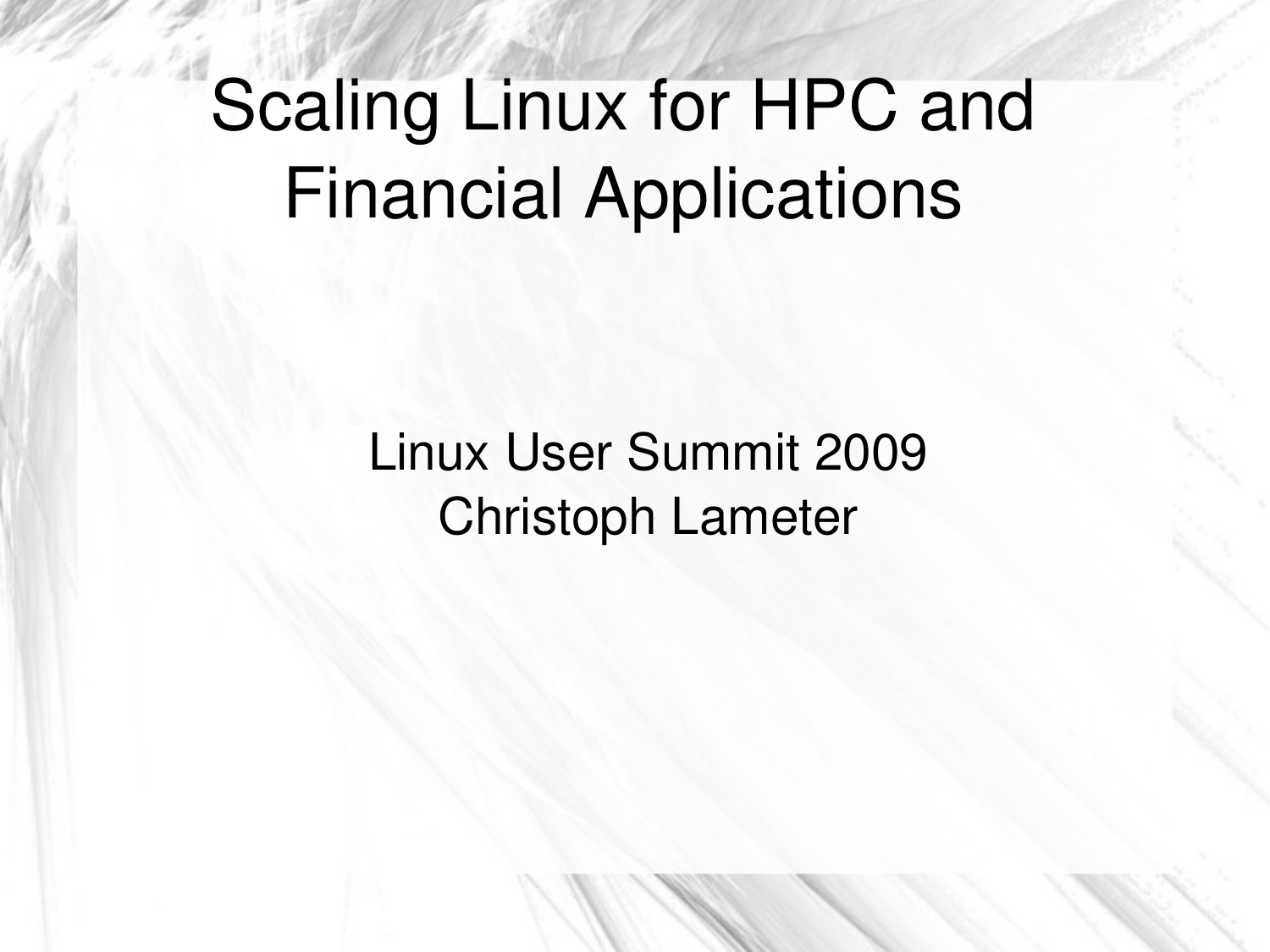## Modern processors

- Phase where clock frequency increased
- Phase where the concurrency increases
- Performance can only be reached with multithreaded applications.
- Memory bottlenecks (FSB) leads to distributed memory systems even on a single motherboard.
- NUMA effects begin to become a factor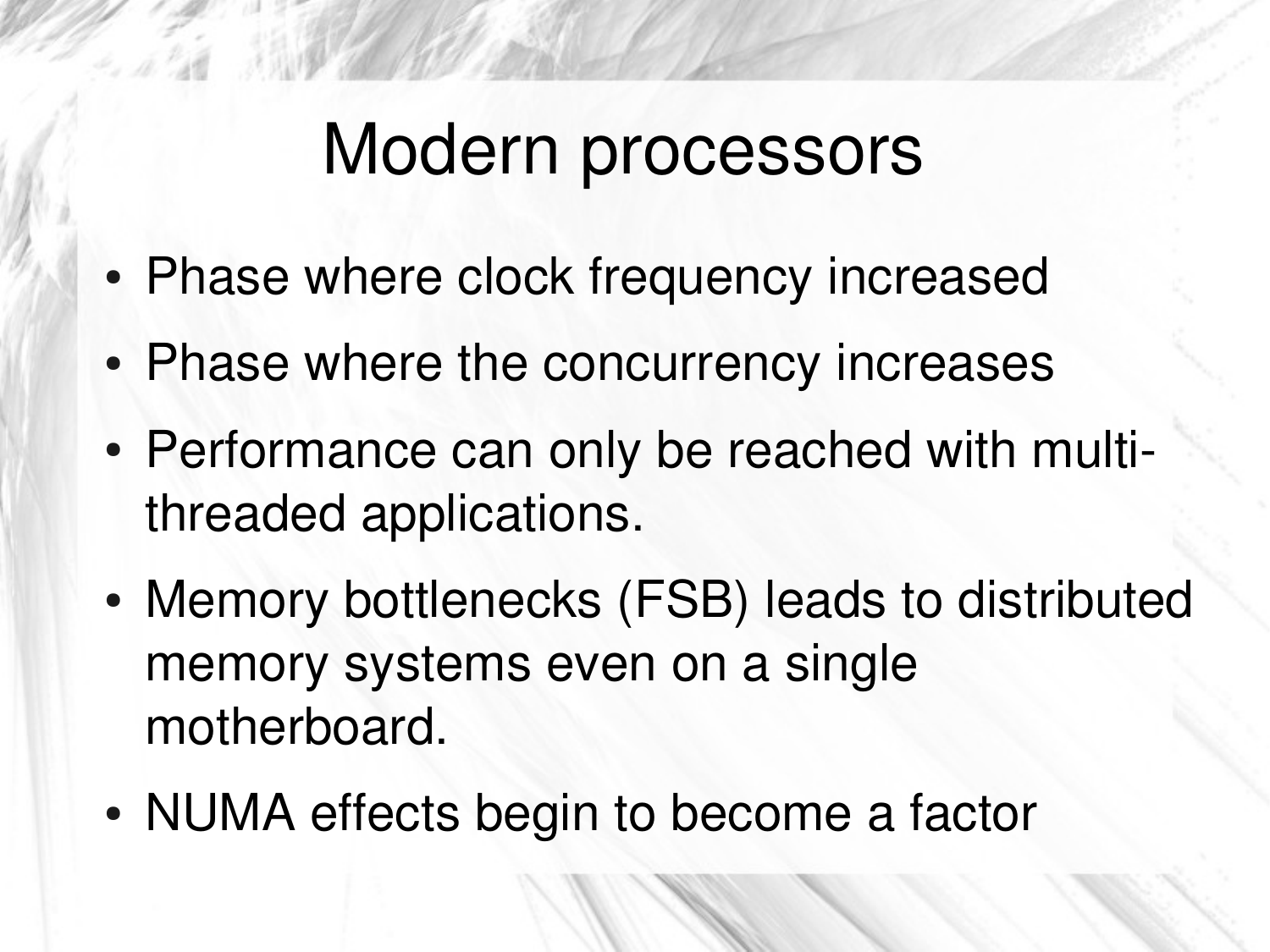# 2009 Nehalem Systems

- Standard server: Dual Quad Nehalem 2.93 Ghz
- 4 cores per socket
- Hyper threaded
- 16 hardware threads total



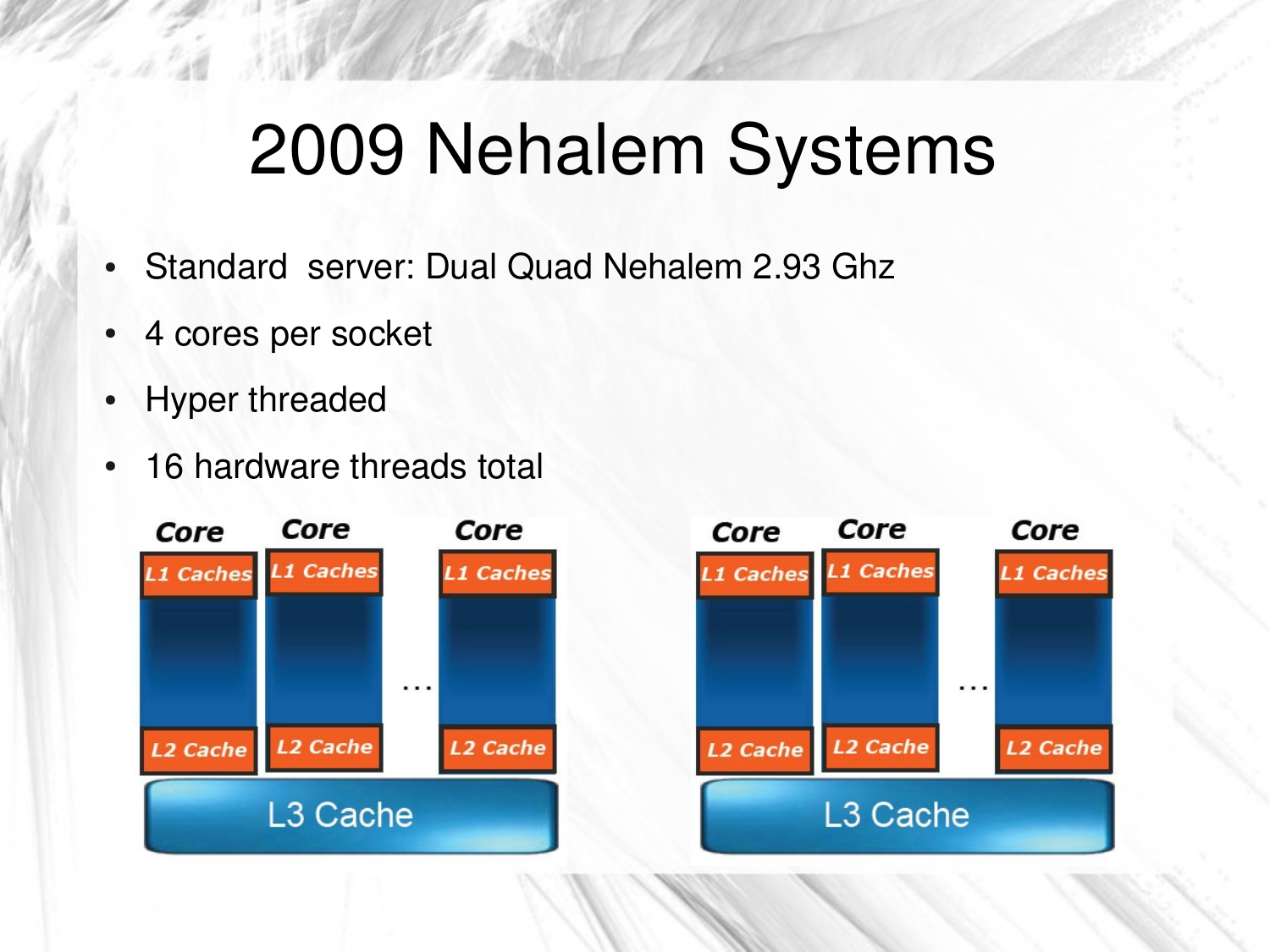### Implications

- Performance is dependent on presence of data in cpu cache. Access to system memory is extremely slow.
- Full sharing of all caches only between threads hyperthreaded on the same core.
- Threads on the same socket share the same L3 cache. If they execute the same code then cachelines must be refetched for L1 and L2 caches.
- Cache warming effects.
- Performance of a code segment varies depending on where it is placed in the system.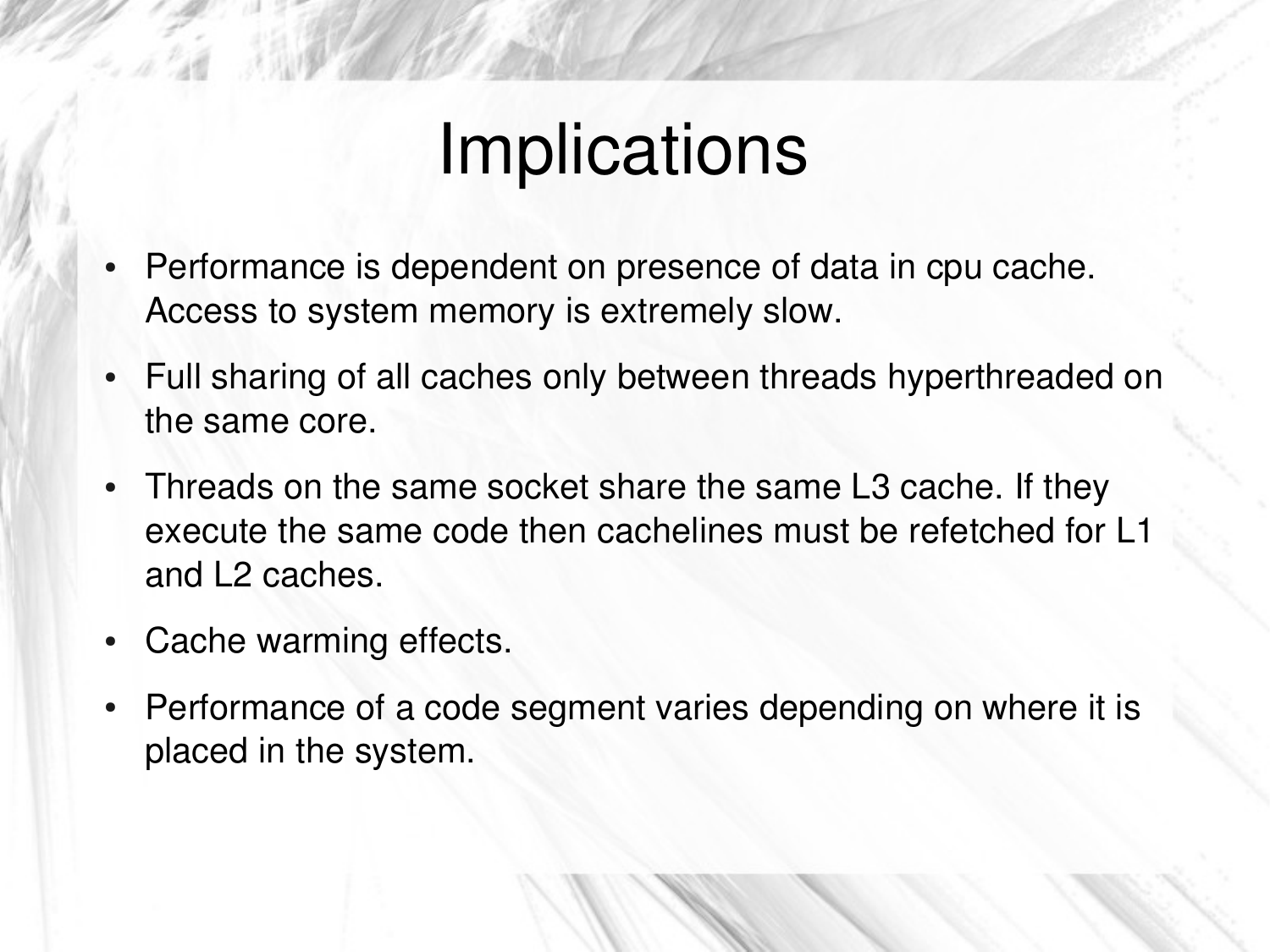# NUMA Memory Architecture

- Memory is local or must be reached via the other socket.
- Two NUMA nodes (today more to come)
- OS must manage locality of memory assigned to processes.

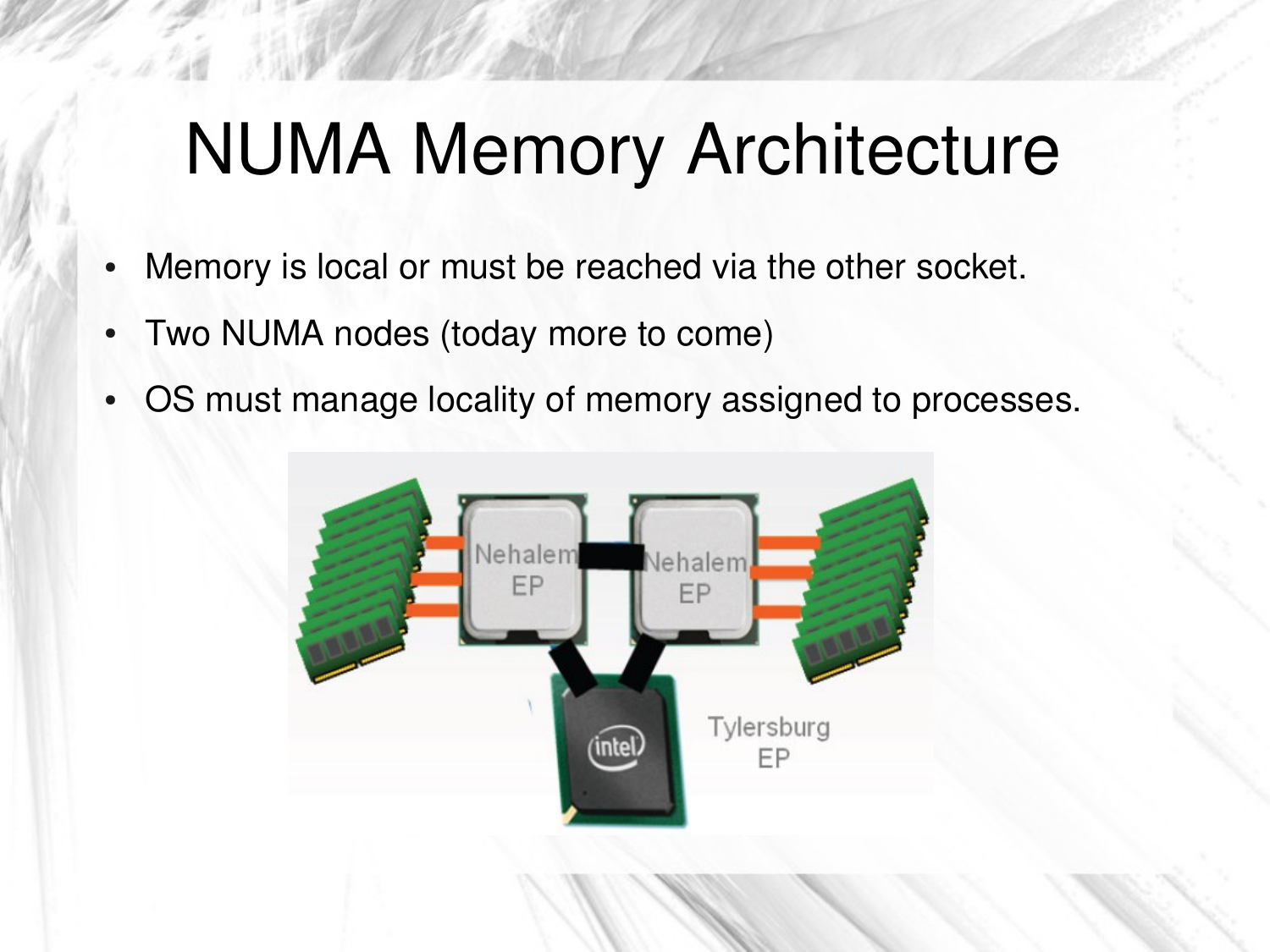# NUMA allocation strategies

- Kernel has a NUMA subsystem to control memory allocations.
- Default is to allocate memory local to the processor on which a thread is *currently* running.
- Not adequate for data that is shared between lots of processes. *Interleaving* is then necessary to avoid overloading a processor.
- Devices (such as network interfaces and storage) may be local to some memory and work faster if threads are running "near" the device.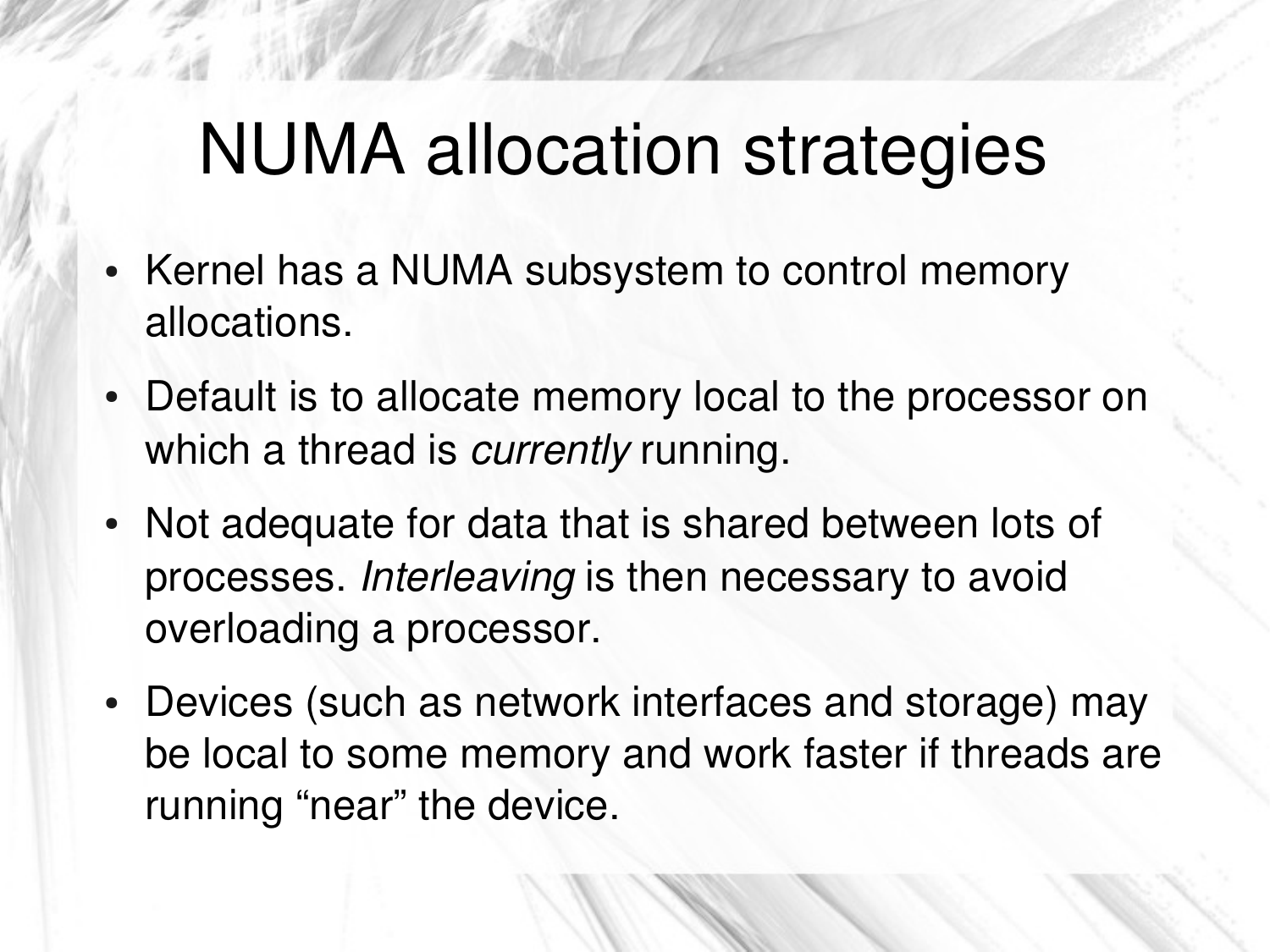# 2010: Nehalem EX

- See EX announcement: 8 cores per socket, hyperthreaded.,
- Quad Socket systems: 64 threads, 4 NUMA nodes.
- Octo Socket: 128 threads, 8 NUMA nodes.
- By 2015 Intel expects 512 threads in an average system.
- Memory sizes in the Terabyte range become possible.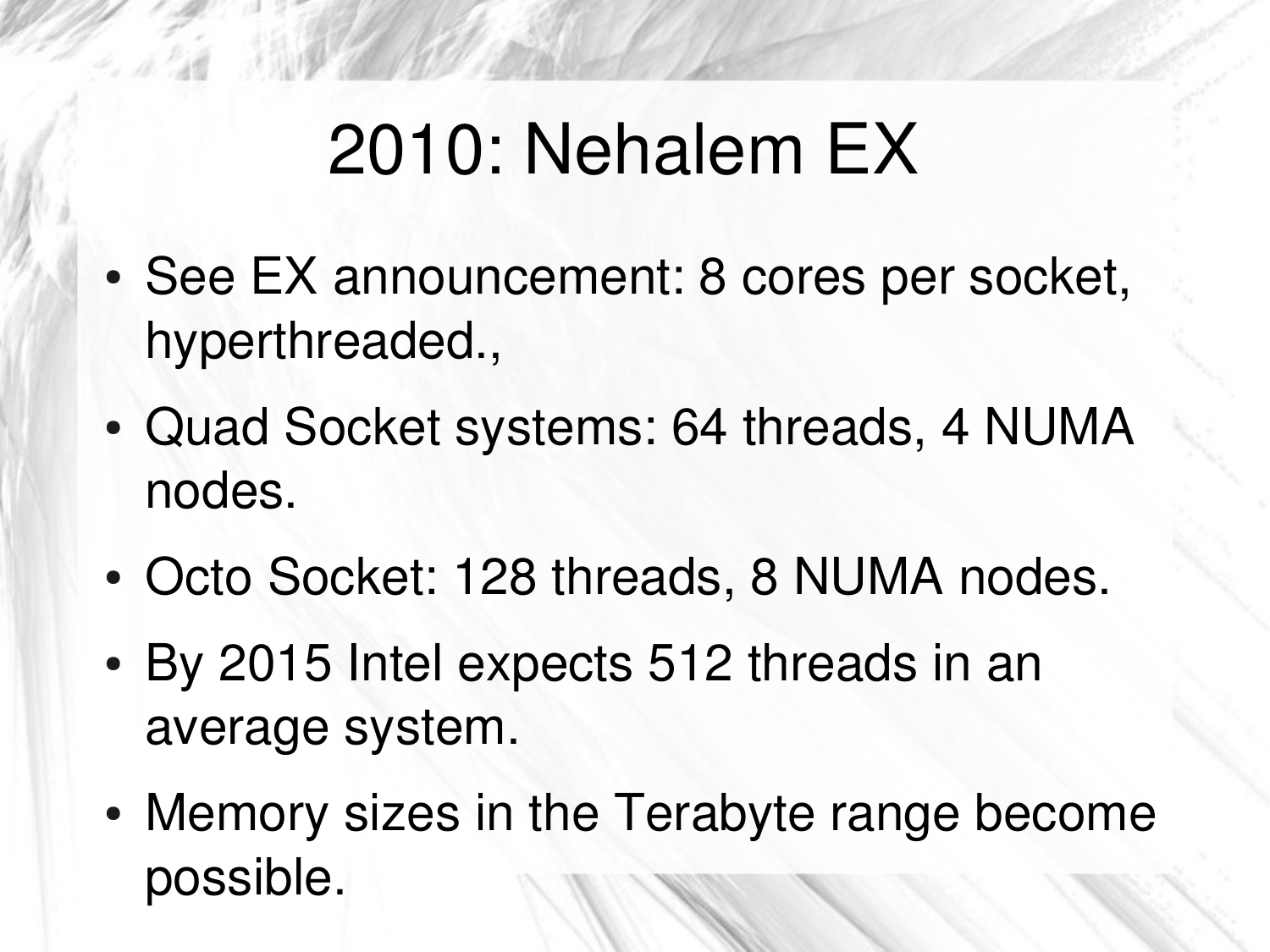## Supercomputers on the Desktop

- NUMA and high processor counts were typical for Supercomputer in 199x and 200x.
- Likely becoming a standard feature next year for high end machines desktops and servers alike.
- Special technology (Nvidia GPUs) can give you thousands of "threads" today.
- Performance of computers is increasing significantly.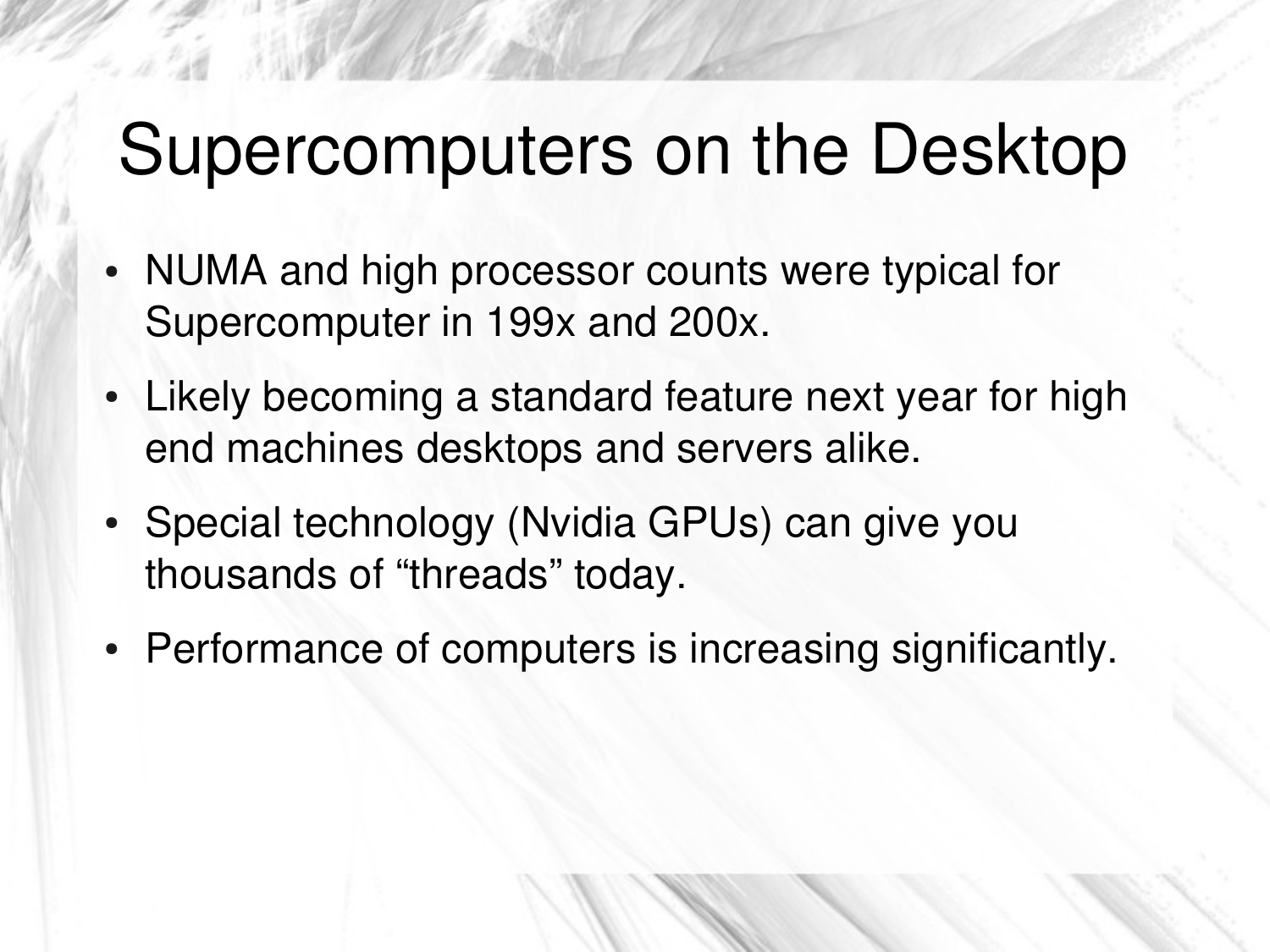# How to get maximum performance

- Hardware caching needs to be exploited to maximum effect.
- The OS can only provide heuristics.
- If well implemented then the OS can only assume that past behavior will continue in the future.
- OSes in generally are not doing a good job with scheduling in the complex environment of todays processors.
- Scheduler is optimized for maximum job throughput of the overall system. It is not designed to make a specific thread run with maximum performance nor to allow a process to react in time.
- Manual tuning is necessary for minimal latency, highest performance or predictable response times.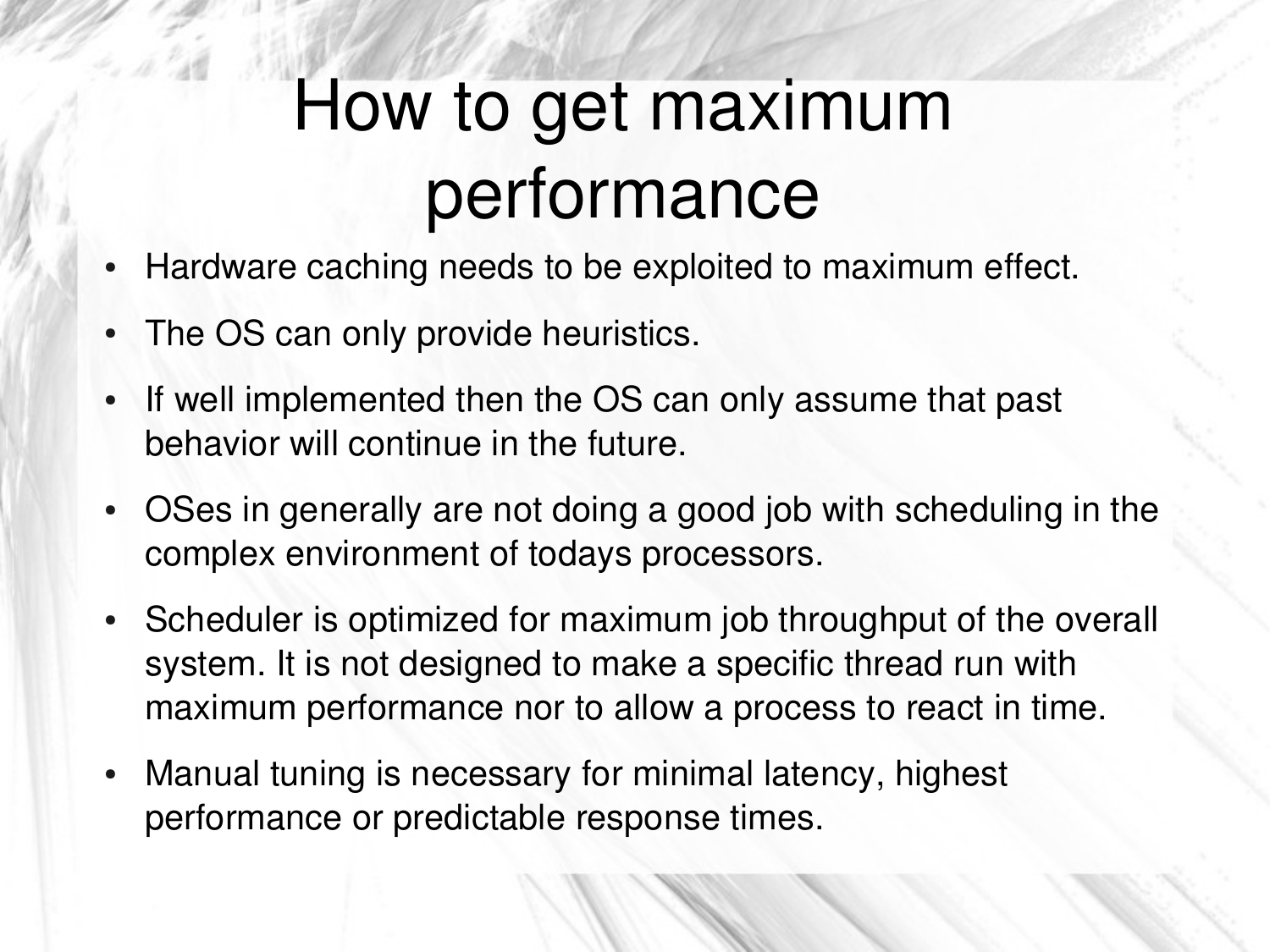## Realtime

- Supportive features by the OS to limit latencies by decreasing overall effectiveness of processing.
- Realtime features requires OS expertise and application changes to be used in a meaningful way.
- The OS can generate very long latencies for any memory allocation, I/O action or memory reclaim even if "Realtime" features are available and enabled.
- Predictable response times are only possible if expertise exists that allows one to assess what potential latencies can be created through which system call.
- Realtime features have to be disabled to have a system with minimal latencies and optimal performance.
- Realtime is in Linux is a fuzzy term that refers to a variety of techniques implemented at various levels. There is no consistent meaning.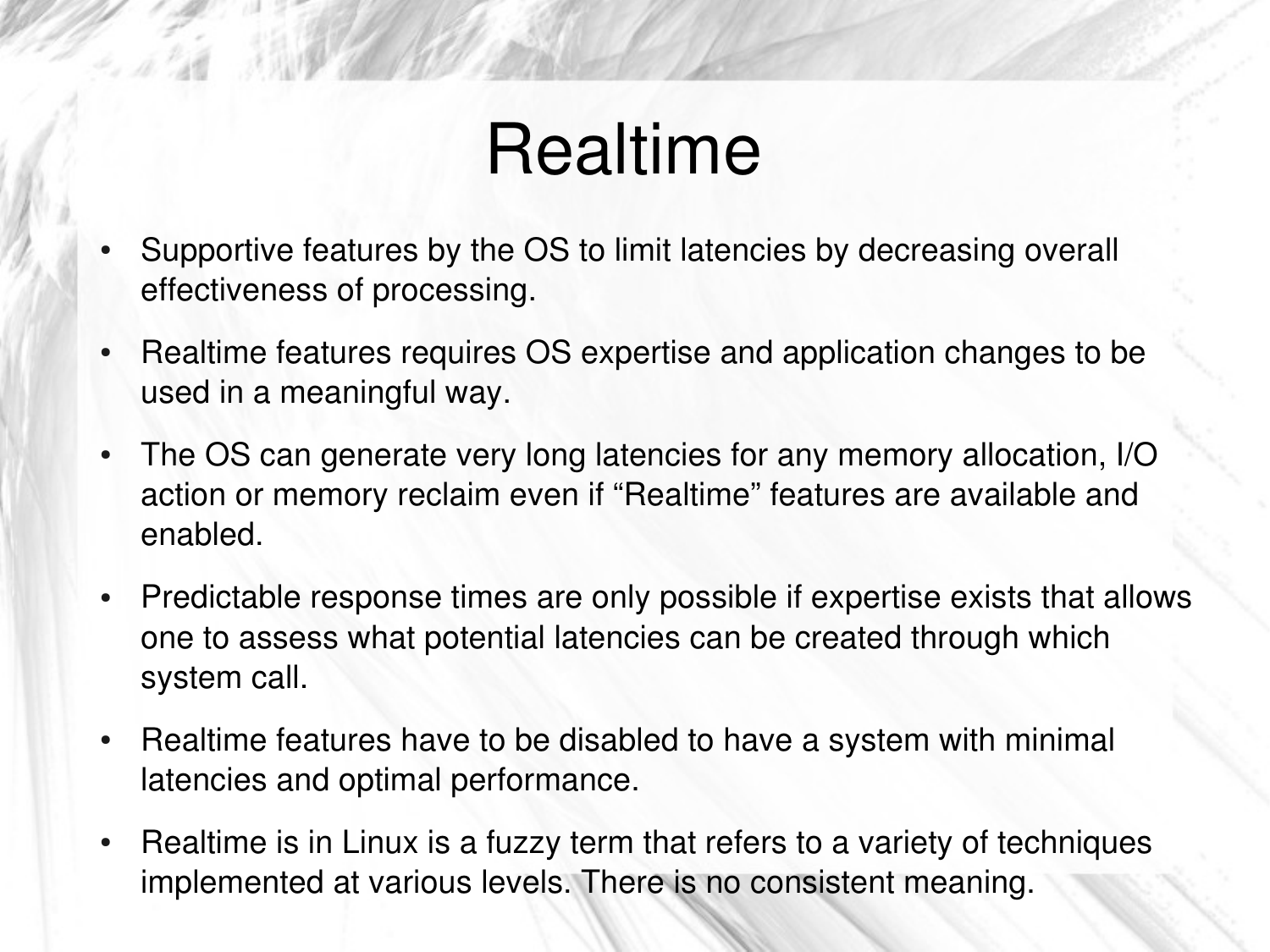# Data Locality

- Spatial
	- NUMA nodes
	- Virtual to physical mappings TLB.
	- DRAM "pages"
- Temporal

– L1, L2, L3 cache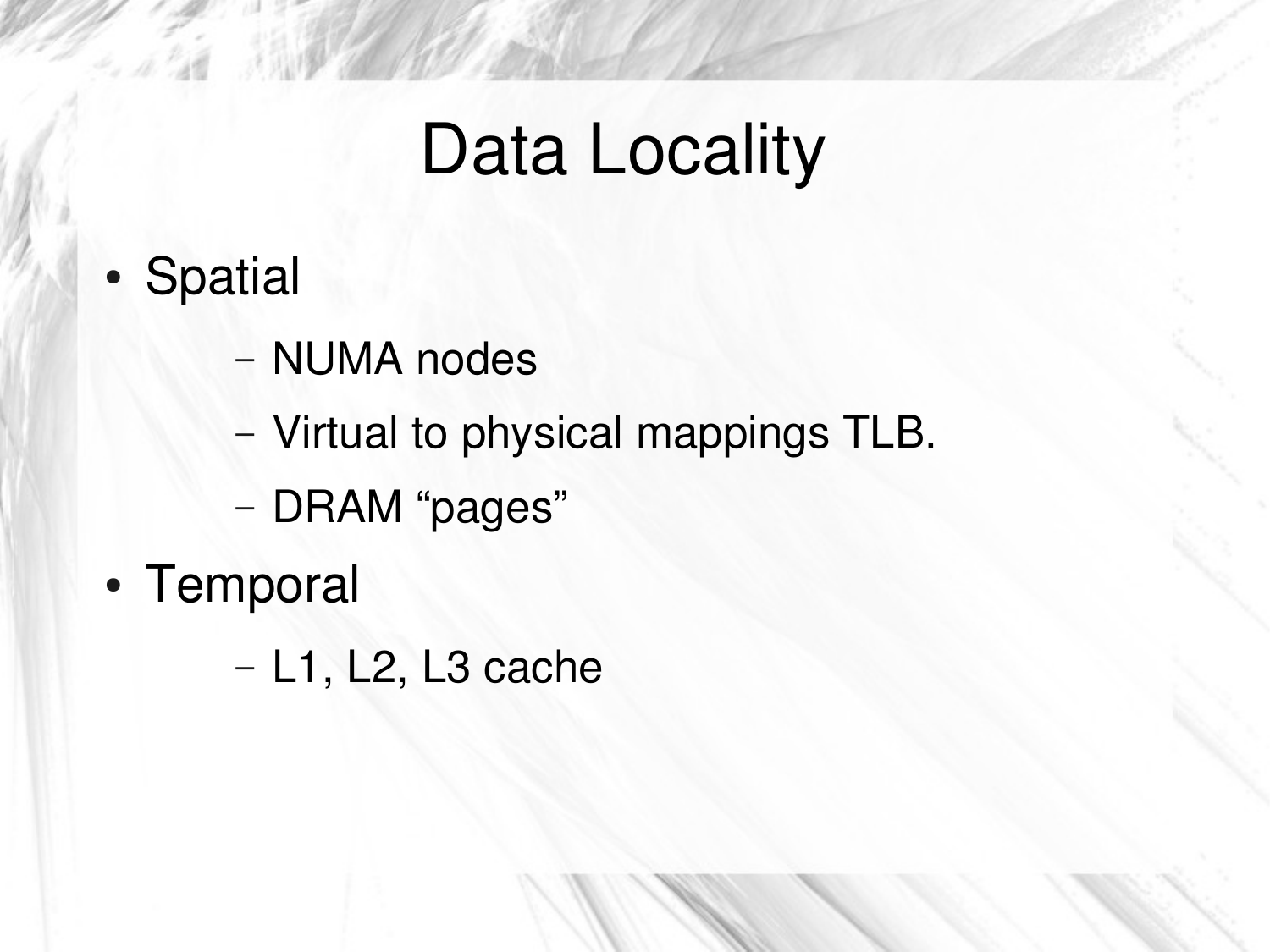# Optimal Single Thread

- Simple because no caches are shared.
- Warm up needed.
- Memory locality is an issue
- No scheduler interruptions.
- Run process with sufficiently high priority so that another process is not run on the same processor.
	- renice -5 <process>
	- chrt -f 90 <process>
- Pin the process to a processor so that the process cannot be moved by the scheduler.

#### – **taskset –cpulist <processor> <process>**

- Force allocation from local memory.
	- **numactl –membind <localnode> <process>**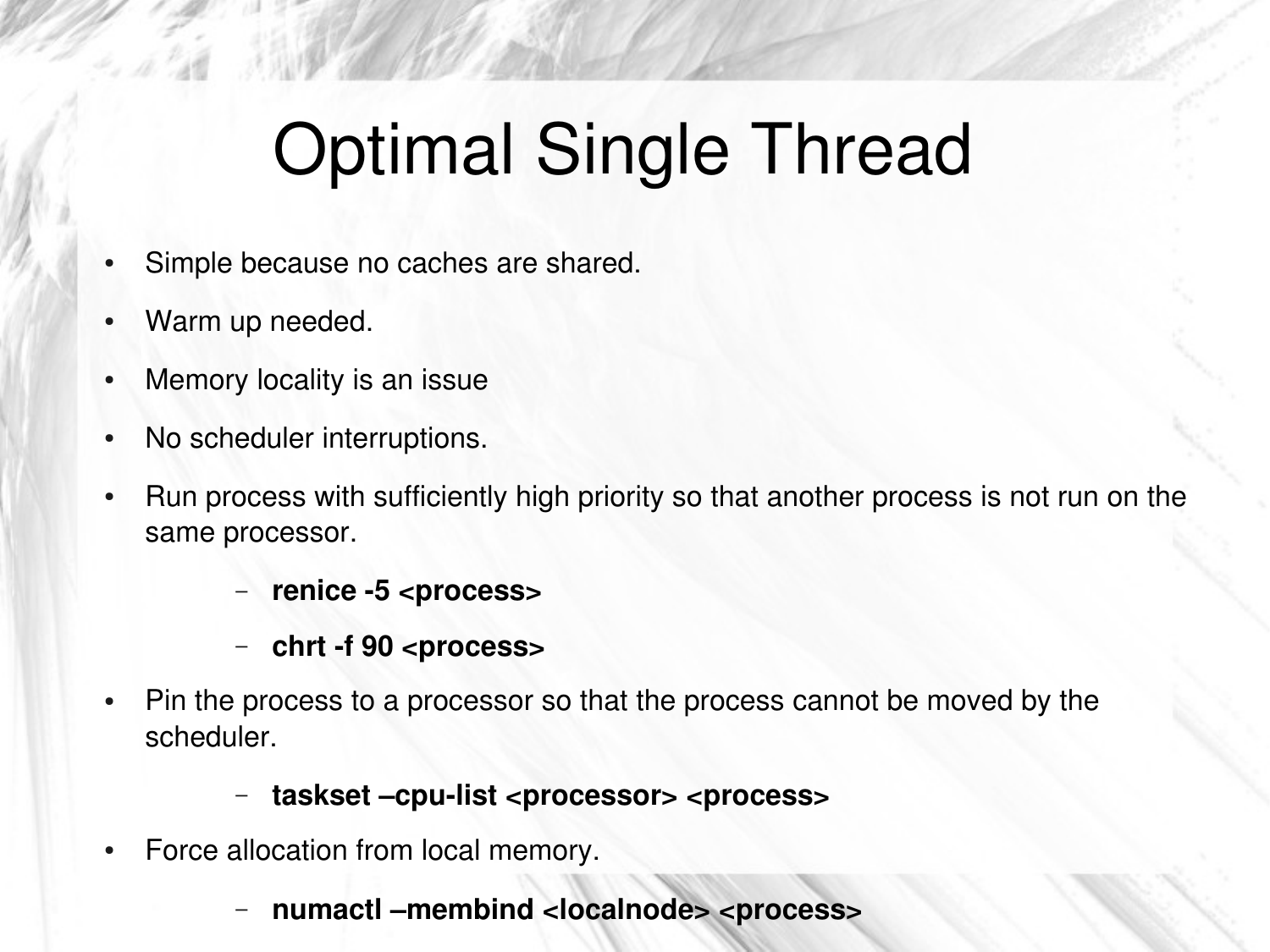#### Dual Threaded Process

- Process should be bound to a hyperthreaded pair of threads if the individual threads do not exhaust core resources.
- If core resources are a problem then different cores are needed. This will require additional cacheline fetches from main memory (or L3) because the L1 and L2 caches are separate.
- The commands from the last slide can be reused. Just the taskset command needs to be changed:

– **taskset –cpulist <processor1>, <processor2>**